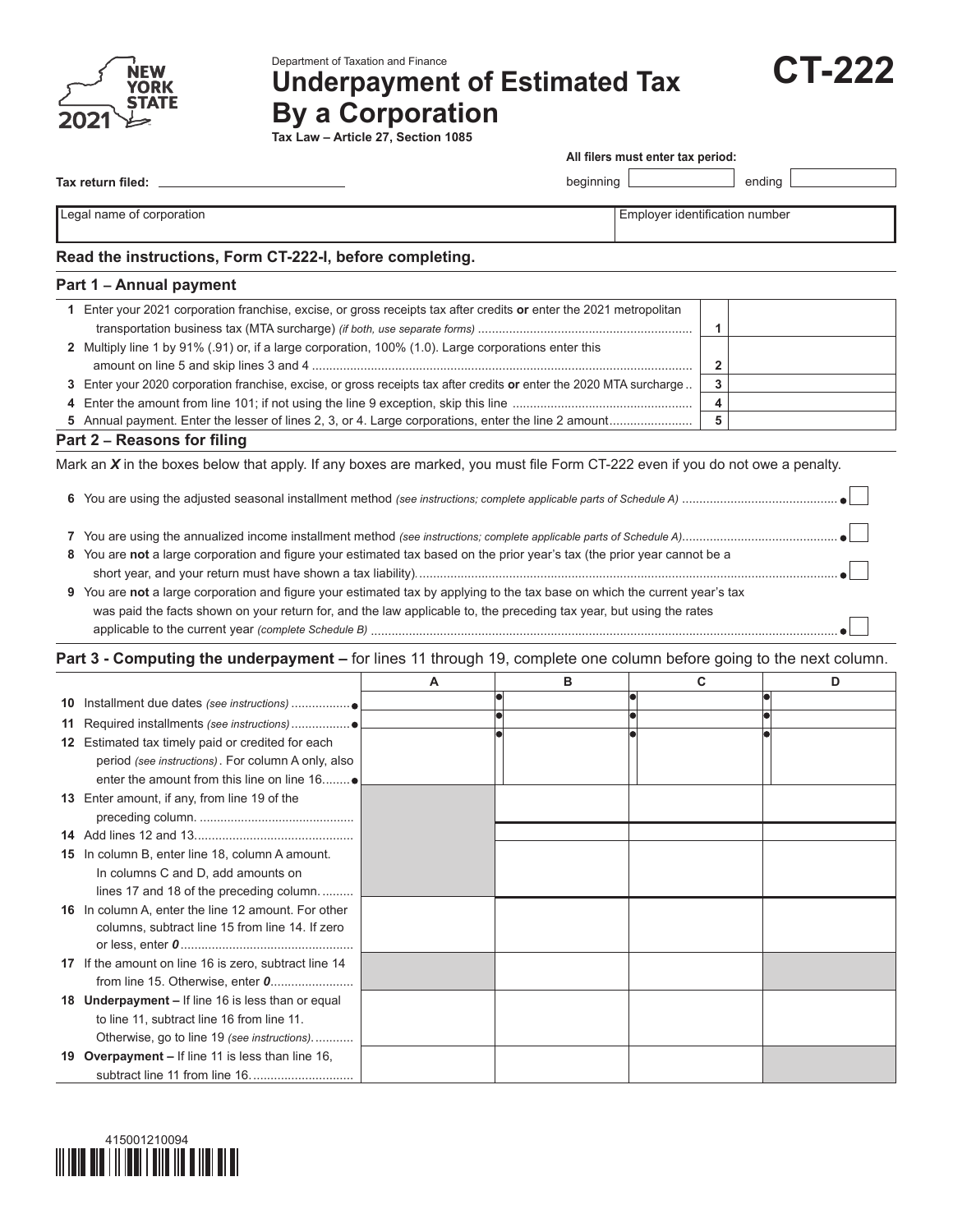|     | Part 4 – Computation of the underpayment                                                                 | $\overline{A}$                                        | в      | $\overline{\mathbf{c}}$ | D      |
|-----|----------------------------------------------------------------------------------------------------------|-------------------------------------------------------|--------|-------------------------|--------|
|     | penalty (see instructions)                                                                               | First                                                 | Second | <b>Third</b>            | Fourth |
|     | 20 Enter the date of payment or the 15th day of the                                                      |                                                       |        |                         |        |
|     | 4th month after the end of the tax year,                                                                 |                                                       |        |                         |        |
|     | whichever is earlier (mm-dd-yy) (see instructions)                                                       |                                                       |        |                         |        |
|     | Number of days:                                                                                          |                                                       |        |                         |        |
|     | 21 From due date of installment to the date shown                                                        |                                                       |        |                         |        |
|     |                                                                                                          |                                                       |        |                         |        |
|     | 22 On line 21 after 3/15/21 and before 4/1/21                                                            |                                                       |        |                         |        |
|     | 23 On line 21 after 3/31/21 and before 7/1/21                                                            |                                                       |        |                         |        |
|     | 24 On line 21 after 6/30/21 and before 10/1/21                                                           |                                                       |        |                         |        |
|     | 25 On line 21 after 9/30/21 and before 1/1/22                                                            |                                                       |        |                         |        |
|     | 26 On line 21 after 12/31/21 and before 4/1/22                                                           |                                                       |        |                         |        |
| 27  | On line 21 after 3/31/22 and before 7/1/22                                                               |                                                       |        |                         |        |
|     | 28 On line 21 after 6/30/22 and before 10/1/22                                                           |                                                       |        |                         |        |
| 29  | On line 21 after 9/30/22 and before 1/1/23                                                               |                                                       |        |                         |        |
| 30  | On line 21 after 12/31/22 and before 3/15/23                                                             |                                                       |        |                         |        |
|     | 31 On line $22 \div 365 \times \%^* \times$ amount on line 18                                            |                                                       |        |                         |        |
|     | 32 On line $23 \div 365 \times \%^* \times$ amount on line 18                                            |                                                       |        |                         |        |
|     | 33 On line $24 \div 365 \times \%^* \times$ amount on line 18                                            |                                                       |        |                         |        |
|     | <b>34</b> On line $25 \div 365 \times \%^* \times$ amount on line 18                                     |                                                       |        |                         |        |
|     | <b>35</b> On line $26 \div 365 \times \%^* \times$ amount on line $18$                                   |                                                       |        |                         |        |
|     | <b>36</b> On line $27 \div 365 \times \%^* \times$ amount on line 18                                     |                                                       |        |                         |        |
|     | 37 On line $28 \div 365 \times \%^* \times$ amount on line 18                                            |                                                       |        |                         |        |
|     | <b>38</b> On line $29 \div 365 \times \%^* \times$ amount on line 18                                     |                                                       |        |                         |        |
|     | 39 On line $30 \div 365 \times \%^* \times$ amount on line 18                                            |                                                       |        |                         |        |
|     |                                                                                                          | <u> 1989 - Andrea Andrew Maria Barbara, poeta esp</u> |        |                         |        |
| 41. |                                                                                                          |                                                       |        |                         |        |
|     | 42 Add line 41, columns A through D; enter here and on your franchise tax return or MTA surcharge return |                                                       |        | 42                      |        |
|     |                                                                                                          |                                                       |        | 43                      |        |
|     |                                                                                                          |                                                       |        | 44                      |        |
|     |                                                                                                          | سیمن ہیں۔ یہ میں میسی ہی میں میں ہیں                  |        | 45                      |        |

\* For applicable rates, access our website or call the Corporation Tax Information Center (see *Need help?* in Form CT-1).

#### **Schedule A, Part 1 – Adjusted seasonal installment method** *(see instructions)*

**Note:** Use this method only if the base period percentage for any 6 consecutive months is at least 70%. Use lines 46 through 51 below to compute the base period percentage. When appropriate, in lieu of ENI, use the applicable tax base.

|                                                                               | $A - 2018$ | $B - 2019$ | $C - 2020$                                            |
|-------------------------------------------------------------------------------|------------|------------|-------------------------------------------------------|
| 46 Enter the period of 6 consecutive months for which the base period         |            |            |                                                       |
| percentage is to be computed:                                                 |            |            |                                                       |
| through $\bullet$                                                             |            |            |                                                       |
| 47 Enter the ENI for the same 6 consecutive month period in preceding periods |            |            |                                                       |
|                                                                               |            |            |                                                       |
| 49 In each column, enter as a percentage the result of dividing that          |            |            |                                                       |
|                                                                               | $\%$       | %          | %                                                     |
| 50 Add the percentages in line 49, columns A, B, and C; enter the result here | $\%$       |            |                                                       |
| 51 Base period percentage: Divide line 50 by three; enter the result here     | $\%$       |            | If 70% or higher, continue with Schedule A, line 52a. |
|                                                                               |            |            |                                                       |

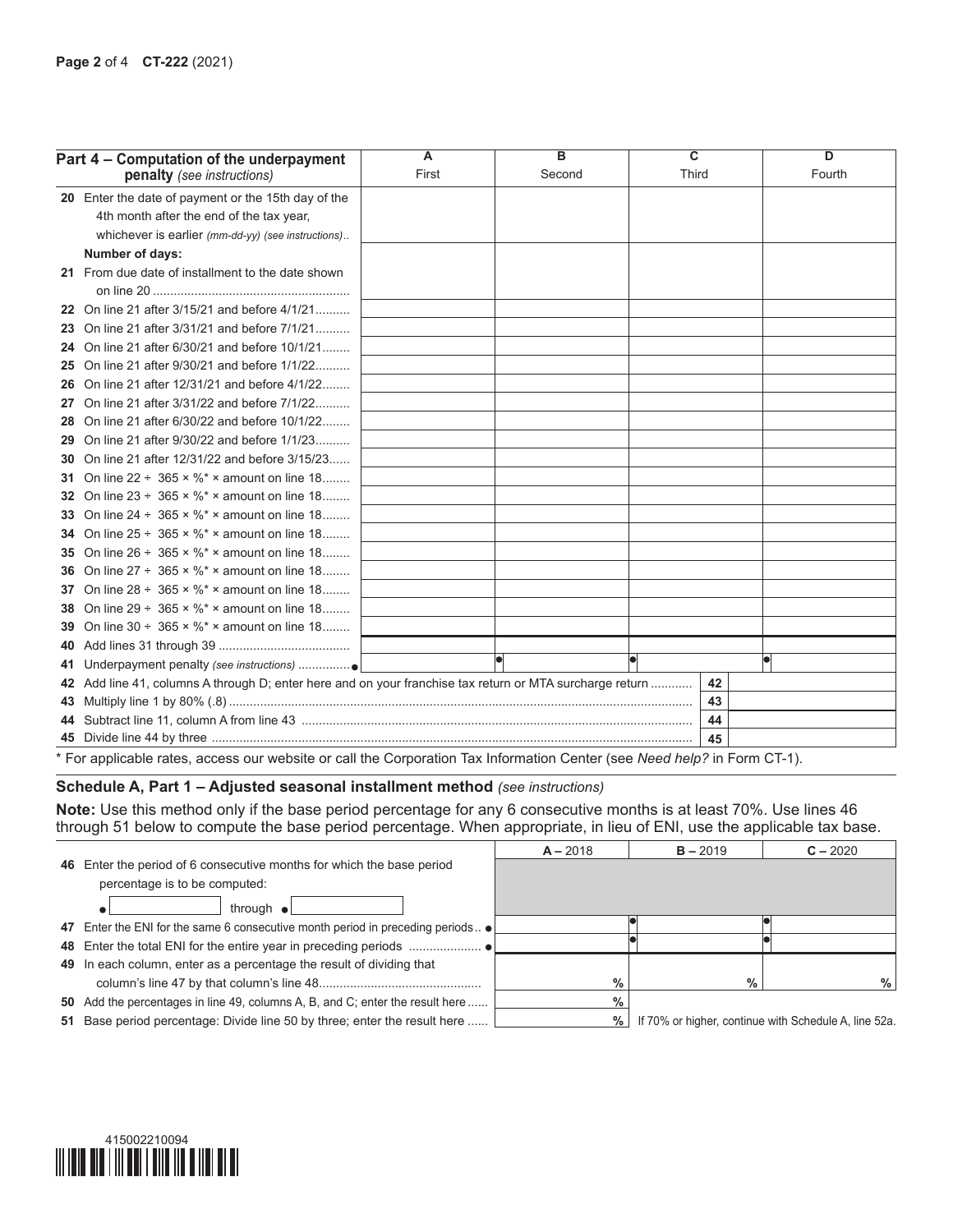|    | Enter ENI for the following:                                                                       | Α | $B - 1st 5$ months | $C - 1st 8$ months | $D - 1st$ 11 months |
|----|----------------------------------------------------------------------------------------------------|---|--------------------|--------------------|---------------------|
|    |                                                                                                    |   |                    |                    |                     |
|    |                                                                                                    |   |                    |                    |                     |
|    |                                                                                                    |   |                    |                    |                     |
|    | 53 Enter the total of the amounts that enter into the                                              |   |                    |                    |                     |
|    | computation of the business income base for                                                        |   |                    |                    |                     |
|    | 2021 for the months delineated in each column                                                      |   |                    |                    |                     |
|    | Enter ENI for the following periods:                                                               |   | 1st 6 months       | 1st 9 months       | Entire year         |
|    |                                                                                                    |   |                    |                    |                     |
|    |                                                                                                    |   |                    |                    |                     |
|    |                                                                                                    |   |                    |                    |                     |
|    | 55 Divide the amount in each column on line 52a by                                                 |   |                    |                    |                     |
|    | the amount in column D on line 54a                                                                 |   |                    |                    |                     |
|    | 56 Divide the amount in each column on line 52b by                                                 |   |                    |                    |                     |
|    | the amount in column D on line 54b                                                                 |   |                    |                    |                     |
|    | 57 Divide the amount in each column on line 52c by                                                 |   |                    |                    |                     |
|    | the amount in column D on line 54c                                                                 |   |                    |                    |                     |
|    |                                                                                                    |   |                    |                    |                     |
| 59 |                                                                                                    |   |                    |                    |                     |
| 60 |                                                                                                    |   |                    |                    |                     |
|    | 61 Figure the tax on the amount on line 60 using the                                               |   |                    |                    |                     |
|    | instructions for your corporation's return                                                         |   |                    |                    |                     |
|    | (see instructions for MTA surcharge)                                                               |   |                    |                    |                     |
|    | 62 Divide the amount in each of columns B and C on                                                 |   |                    |                    |                     |
|    | line 54a by the amount in column D on line 54a                                                     |   |                    |                    |                     |
|    | 63 Divide the amount in each of columns B and C on                                                 |   |                    |                    |                     |
|    | line 54b by the amount in column D on line 54b                                                     |   |                    |                    |                     |
|    | 64 Divide the amount in each of columns B and C on                                                 |   |                    |                    |                     |
|    | line 54c by the amount in column D on line 54c                                                     |   |                    |                    |                     |
|    |                                                                                                    |   |                    |                    |                     |
| 66 |                                                                                                    |   |                    |                    |                     |
|    | 67 Multiply the amounts in columns B and C of line 61                                              |   |                    |                    |                     |
|    | by columns B and C of line 66. In column D, enter                                                  |   |                    |                    |                     |
|    | the amount from line 61, column D                                                                  |   |                    |                    |                     |
|    | 68 Enter any other taxes for each payment period                                                   |   |                    |                    |                     |
|    |                                                                                                    |   |                    |                    |                     |
|    | 69 Total tax before credits (add lines 67 and 68)                                                  |   |                    |                    |                     |
|    | 70 Enter the amount of tax credits your corporation<br>is entitled to for the months shown in each |   |                    |                    |                     |
|    | column heading above line 52a.                                                                     |   |                    |                    |                     |
|    | 71 Total tax after credits. Subtract line 70 from                                                  |   |                    |                    |                     |
|    |                                                                                                    |   |                    |                    |                     |
|    | 72 If not a large corporation, enter .91 (91%).                                                    |   |                    |                    |                     |
|    |                                                                                                    |   |                    |                    |                     |
|    |                                                                                                    |   |                    |                    |                     |